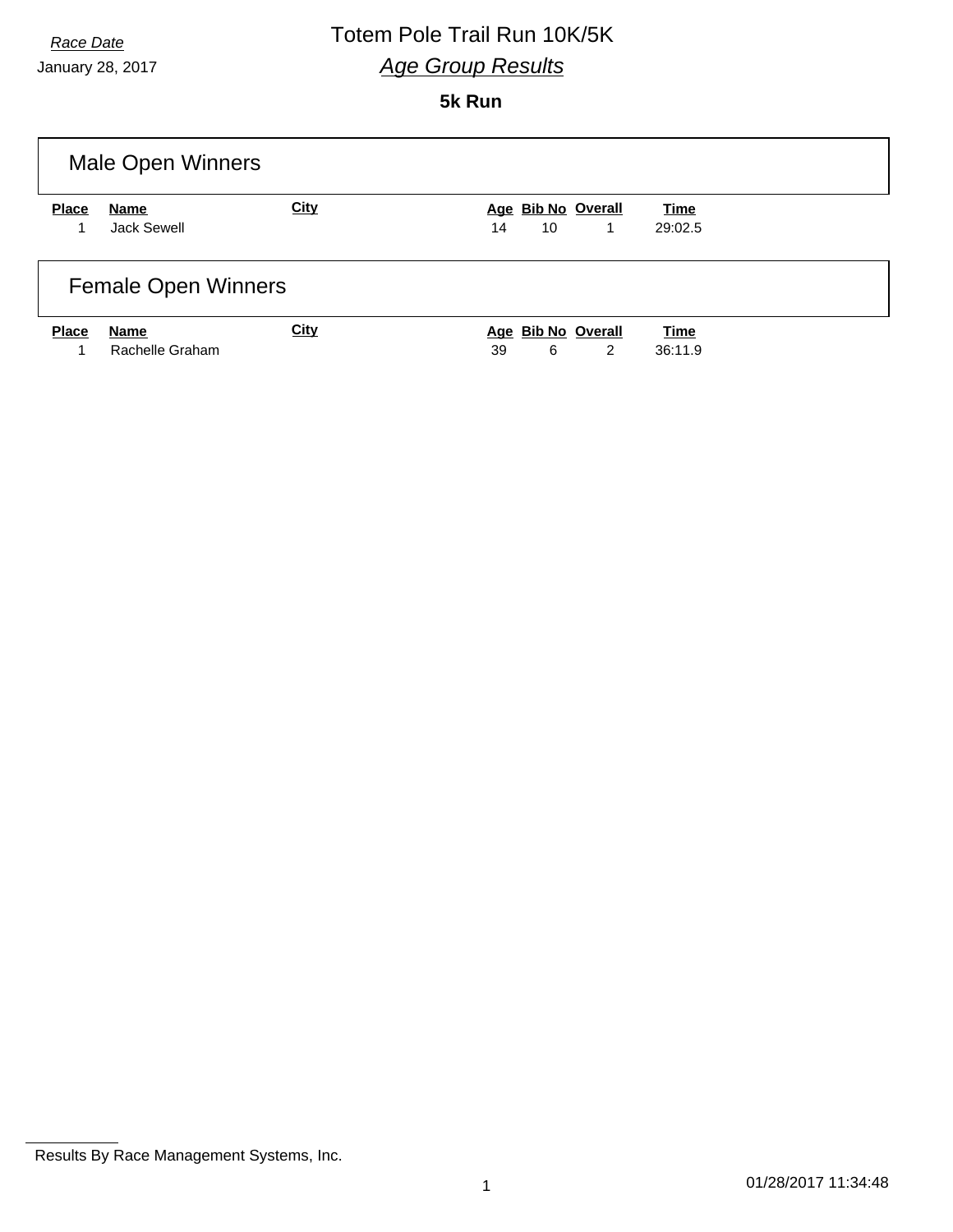January 28, 2017

#### **5k Run**

| Male 10 and Under |                         |             |    |                |                    |             |  |
|-------------------|-------------------------|-------------|----|----------------|--------------------|-------------|--|
| <b>Place</b>      | Name                    | <b>City</b> |    |                | Age Bib No Overall | <b>Time</b> |  |
|                   | Seth Graham             |             | 7  | 8              | 4                  | 38:36.5     |  |
| $\mathcal{P}$     | Thomas Graham           |             | 10 | $\overline{7}$ | 5                  | 57:45.0     |  |
| Male 11 to 19     |                         |             |    |                |                    |             |  |
| <b>Place</b>      | <b>Name</b>             | <b>City</b> |    |                | Age Bib No Overall | <b>Time</b> |  |
| $1*$              | <b>Cameron Branning</b> |             | 14 | 15             | 3                  | 36:48.3     |  |

Results By Race Management Systems, Inc.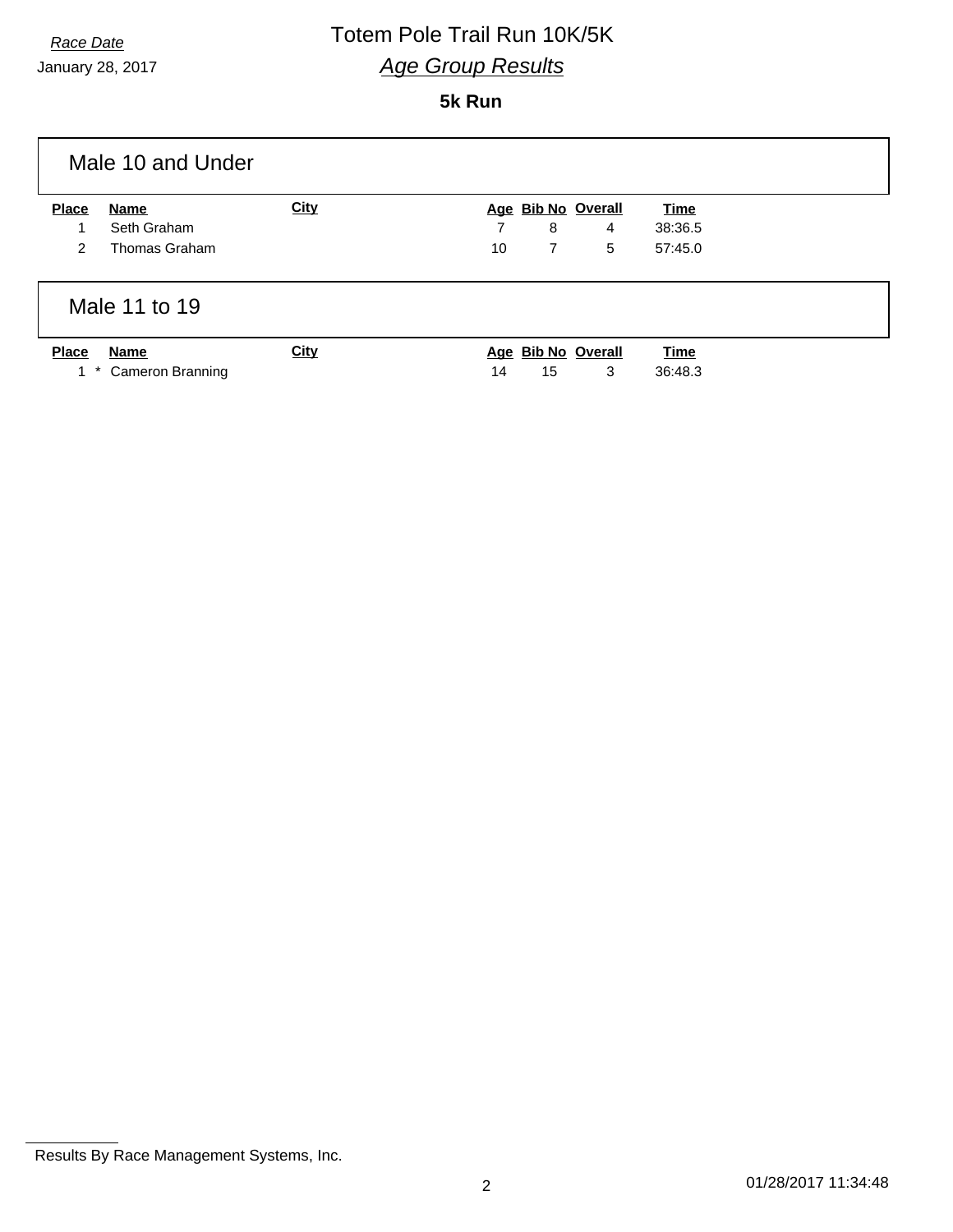January 28, 2017

### **5k Walk**

| Male Open Winners          |                              |             |                                     |                        |  |
|----------------------------|------------------------------|-------------|-------------------------------------|------------------------|--|
| <b>Place</b>               | Name<br><b>Timothy Lewis</b> | City        | Age Bib No Overall<br>52<br>3<br>1  | <b>Time</b><br>43:15.1 |  |
| <b>Female Open Winners</b> |                              |             |                                     |                        |  |
| <b>Place</b><br>1          | Name<br>Kelly Brown          | <b>City</b> | Age Bib No Overall<br>3<br>54<br>14 | <b>Time</b><br>44:02.3 |  |

Results By Race Management Systems, Inc.